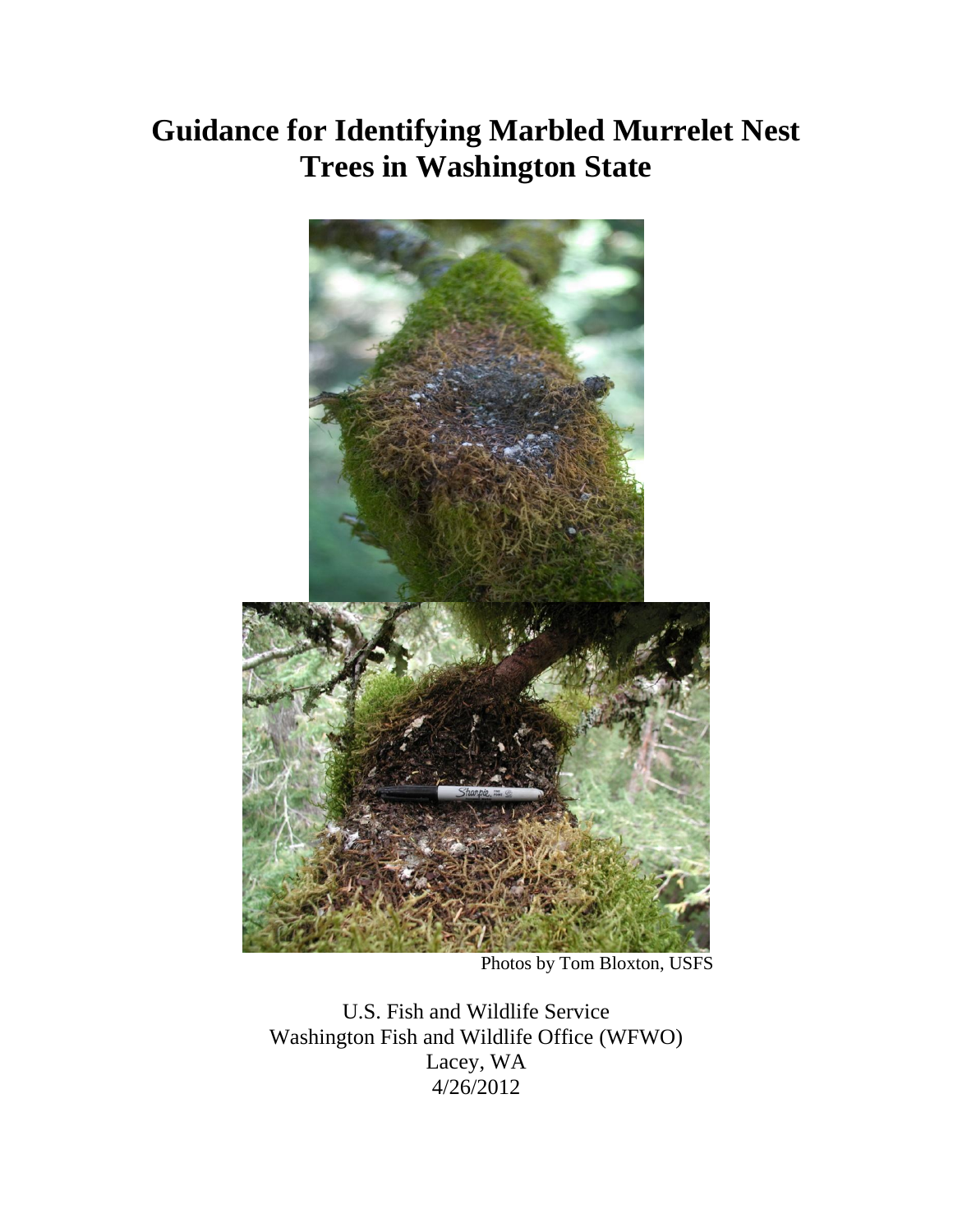The definition of marbled murrelet (murrelet) nesting habitat is an important component of any assessment of murrelet exposure in the terrestrial environment. It informs evaluations of exposure risk (or likelihood of occupancy) at the site scale and provides the basis for programmatic scale assessments. For these reasons, we developed the following guidance to assist action agencies and other parties in their assessment of potential impacts to the species in Washington State. If a tree or forested area does not support the habitat features described below, it is our best professional judgment that it is "extremely unlikely" to support a nesting murrelet.

This guidance is the result of extensive collaboration among WFWO staff and managers, including John Grettenberger, Carolyn Scafidi, Emily Teachout, Vince Harke, Kim Flotlin, Deanna Lynch, and Mark Ostwald. Bridgette Tuerler of the Oregon Fish and Wildlife Office also provided valuable insights.

We believe the definition of nesting habitat for purposes of assessing exposure risk should be reasonably conservative and supported by section 7 policy. Given the species' declining status and extremely poor resiliency at the population scale to any reduction in fitness<sup>1</sup>, it is critical that potential impacts in the terrestrial environment receive careful scrutiny if population declines are to be stabilized or reversed.

The following guidance is based on characteristics associated with almost all of the nests found to date in Washington State, as well as data from other nests in similar forest conditions in Oregon and British Columbia. It is important to note that a very small number of nests have been documented in cliffs (Nelson 1997, p. 6; Bloxton and Raphael 2009, p. 6) and deciduous trees (Bradley and Cooke 2001, p. 53) and these situations are not addressed in the following definition. Additionally, the likelihood of nest success was not a consideration in the development of this definition (i.e., expected high predation rates had no influence on the definition). At this time, there is no simple linear relationship between habitat quality and likelihood or density of nests (Burger and Waterhouse 2009, p. 109). Nonetheless, we recognize that individual trees in a matrix of urban, agricultural, or certain rural landscapes may support the habitat features described below but are still "extremely unlikely" to support nesting murrelets. When there are questions about likelihood of occupancy in a particular location, the WFWO should be contacted for assistance.

## Important Components of Marbled Murrelet Nest Trees in Washington State

Murrelet nest trees in Washington occur within 55 mi (88.5 km) of marine waters and support the following structural and landscape components:

**Platforms** – The most important component of murrelet nest trees is the presence of platforms. Old-growth, mature, or younger coniferous forests with appropriate structure can provide these platforms. We define a platform as a relatively flat surface  $>$  33 ft (10 m) above the ground in the live crown of a coniferous tree. A platform should be at least 4 in (10 cm) wide (Hamer and Nelson 1995, p. 74; Nelson and Wilson 2002, p. 59). A platform may be a depression on a branch, an area where a limb branches, a surface created by a deformity such as a dwarf

 $\overline{\phantom{a}}$ 

 $<sup>1</sup>$  Fitness is defined as an individual's current or expected future reproductive contribution.</sup>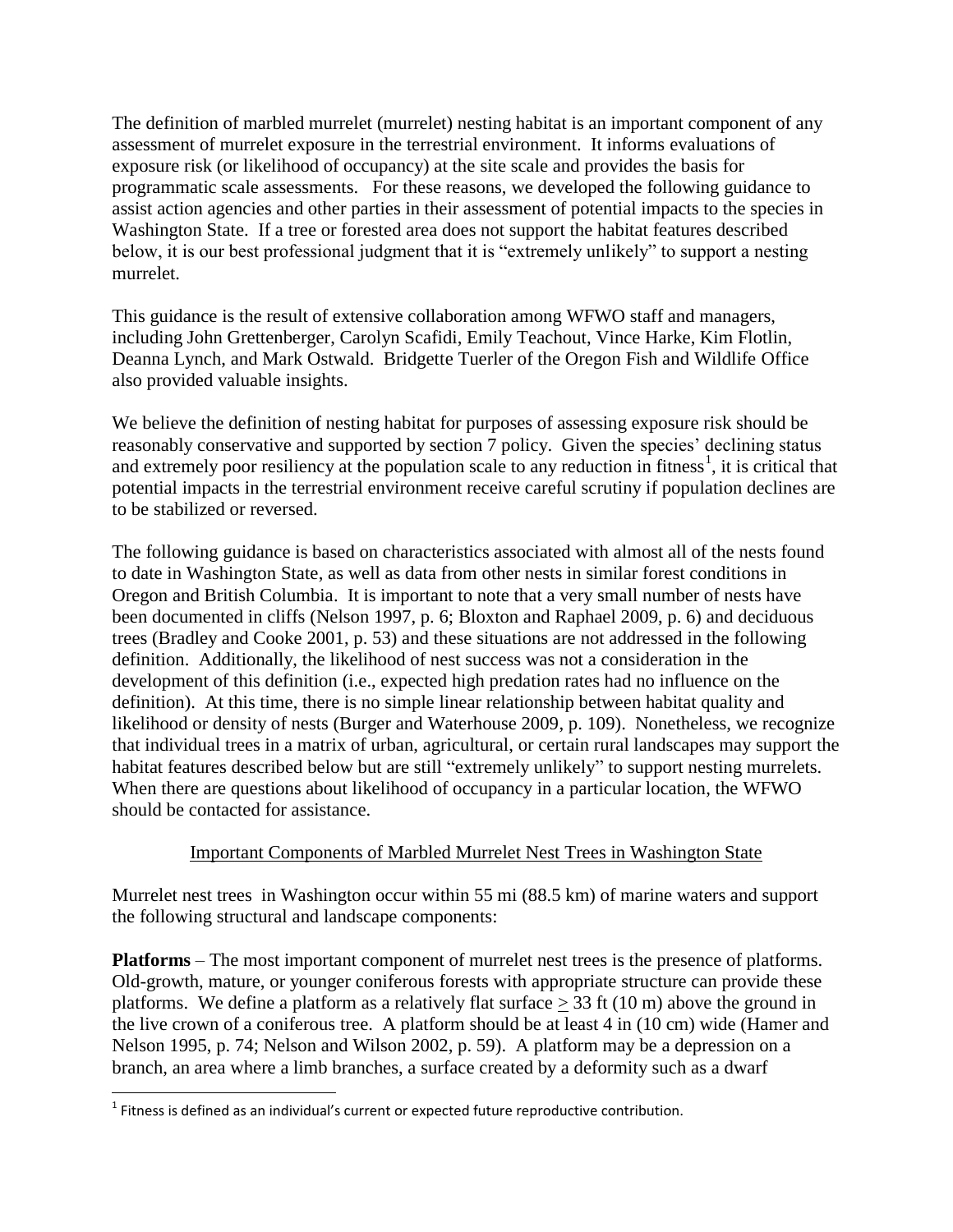mistletoe broom, a debris/moss platform or stick nest equal to or greater than 4 inches in diameter including associated moss, lichen, or duff if present (Bloxton and Raphael 2009, var.; Burger 2002, p. 41; Evans Mack et al. 2003, p. 2; Hamer and Nelson 1995, p. 79; Nelson 1997, p. 16). Any forested area with one observed platform is capable of supporting a nest (Evans Mack et al. 2003, p. 3). Platforms may be clumped in one area or dispersed throughout the forested area.

**Cover** - Other important attributes of nest trees are vertical and horizontal cover for platforms to protect chicks and adults from predation. Higher quality nest sites have platforms that are generally protected by branches above (vertical cover) or to the side (horizontal cover) (Huff et al. 2006, p. 14). Such cover can be provided by limbs or foliage within the same tree or in adjacent trees. At this time, we are unable to provide specific measurements or criteria to characterize these habitat attributes.

**Other Tree and Forested Area Characteristics** – Additional characteristics of murrelet nest trees are accessibility, tree diameter, and tree height. Variable canopy structure or openings that allow murrelets to access nest platforms is also an important consideration (Hamer and Nelson 1995, p. 80-81), but the appropriate degree of canopy cover cannot be quantified without additional research (Grenier and Nelson 1995, p. 201). Although tree diameter and height have been positively correlated with platform size and abundance, this relationship may change depending on the variety of tree species and forest types murrelets use for nesting (Nelson and Wilson 2002, p. 100; Huff et al. 2006, p. 12). The smallest nest tree documented to date was a 19-inch (48.3-cm) diameter-at-breast-height (dbh) western hemlock in Oregon (Nelson and Wilson 2002, p. 43). However, dbh and height should not be used to limit consideration if adequate structure is present, and dbh should not be averaged at the stand level.

Other stand-level considerations are worth noting: 1) murrelets have occupied small patches of habitat within larger areas of unsuitable habitat (Nelson and Wilson 2002, p. 104); 2) some occupied sites have included large, residual trees in low densities (less than one tree per acre (<0.41 ha)) (Grenier and Nelson 1995, p. 196); and 3) over 20 percent of occupied sites in Oregon were < 80 years old (Grenier and Nelson 1995, p. 193). Given these considerations, any forested area with a residual tree component, or one platform, may support a murrelet nest tree (Evans Mack et al. 2003, p. 4). It is forest structure that is important to murrelets (Grenier and Nelson 1995; p. 199).

In summary, and for purposes of section 7 consultation, the WFWO considers potential nest trees to be coniferous trees within 55 mi (88.5 km) of marine waters that support at least one 4-inch (10.2-cm) diameter platform located at least 33 ft (10 meters) above the ground, with horizontal and vertical cover. If a tree or forested area does not support these habitat features, it is our determination that it is "extremely unlikely" to support a murrelet nest.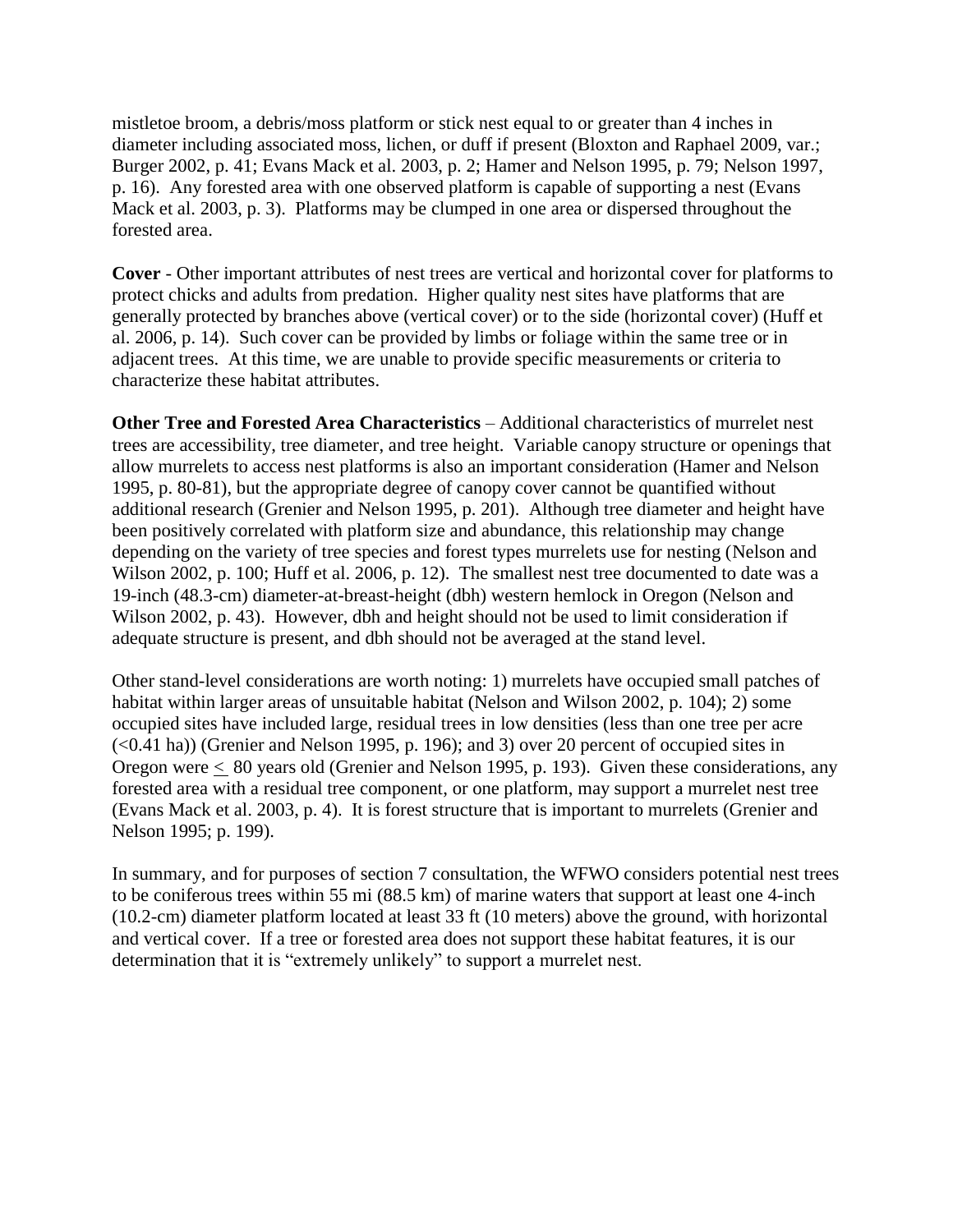## LITERATURE CITED

- Bloxton, T.D. and M.G. Raphael. 2009. Breeding ecology of the marbled murrelet in Washington State: project update 2004-2008. A report to the U.S. Fish and Wildlife Service and U.S. Forest Service. 41 pp.
- Bradley, R.W. and F. Cooke. 2001. Cliff and deciduous tree nests of marbled murrelets in southwestern British Columbia. Northwestern Naturalist 82:52-57.
- Burger, A.E. 2002. Conservation assessment of marbled murrelets in British Columbia, a review of biology, population, habitat associations and conservation. Pacific and Yukon in British Columbia. 168 pp.
- Burger, A.E. and F.L. Waterhouse. 2009. Relationships between habitat area, habitat quality, and populations of nesting marbled murrelets. BC Journal of Ecosystems and Management 10:101-112.
- Evans Mack, D., W. P. Ritchie, S. K. Nelson, E. Kuo-Harrison, P. Harrison, and T. E. Hamer. 2003. Methods for surveying Marbled Murrelets in forests: a revised protocol for land management and research. Pacific Seabird Group Technical Publication Number 2. Available from http://www.pacificseabirdgroup.org. 81 pp.
- Grenier, J.J., and S.K. Nelson. 1995. Marbled murrelet habitat associations in Oregon. Pages 191-204 *in*: C.J. Ralph, G.L. Hunt, M.G. Raphael, and J.F. Piatt (eds.). Ecology and conservation of the marbled murrelet. General Technical Report. PSW-GTW-152. Pacific Southwest Experimental Station, U.S. Forest Service, Albany, California. 420 pp.
- Hamer, T.E., and S.K. Nelson. 1995. Characteristics of marbled murrelet nest tress and nesting stands. Pages 69-82 *in*: C.J. Ralph, G.L. Hunt, M.G. Raphael, and J.F. Piatt (eds.). Ecology and conservation of the marbled murrelet. General Technical Report. PSW-GTW-152. Pacific Southwest Experimental Station, U.S. Forest Service, Albany, California. 420 pp.
- Huff, M., M.G. Raphael, S.L. Miller, S.K. Nelson and J. Baldwin. 2006. Northwest Forest Plan The first 10 years (1994-2003): status and trends of populations and nesting habitat for the marbled murrelet. Gen. Tech. Rep. PNW-GTR-650. Portland, OR: U.S. Department of Agriculture, Forest Service, Pacific Northwest Research Station. 149 pp.
- Nelson, S.K. 1997. Marbled murrelet (*Brachyramphus marmoratus*). in: (A. Poole and F. Gill, eds.). Birds of North America, No. 276.. The Academy of Natural Sciences, Philadelphia, Pennsylvania, and the American Ornithologists Union, Washington D.C.